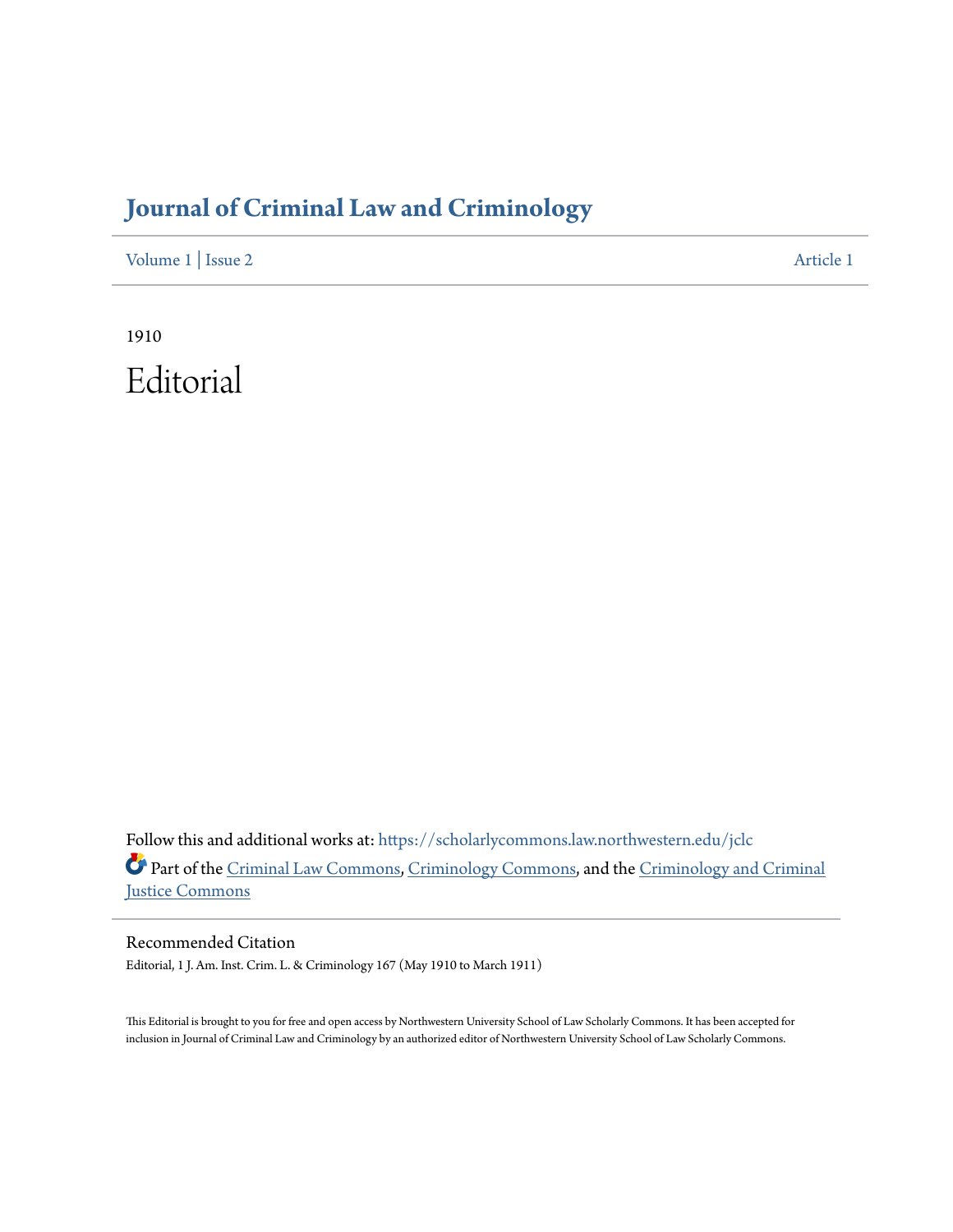# **Journal of** the American Institute of **Criminal Law and Criminology**

## *Editor-in-Chief,* JAMES W. GARNER,

Professor of Political Science in the University of Illinois, Urbana, Ill. *Editorial Director,* HARVEY **C. CARBAUGH,**

Colonel and Judge-Advocate, **U. S. A.,** Department of the Lakes, Chicago, Ill.

## *ASSOCIATE EDITORS*

- Charles F. Amidon, United States Dis-trict Judge, Fargo, **N.** Dak.
- Frederic B. Crossley, Librarian of the Gary Library **of** Law, Northwestern Uni- versity, Chicago, **Ili**
- Charles **A.** De Courcy, Judge of the **Su-**perior Court of Massachusetts, Lawrence, **Mass.**
- Charles **A.** Ellwood, Professor of Sociol-ogy **in** the University of Missouri, Columbia, Mo.
- Frederick R. Green, Secretary of the Com-<br>mittee on Medical Legislation of the<br>American Medical Association, Chicago,<br>Ill.
- Charles R. Henderson, Professor of Sociology in the University of Chicago, and United States Prison Commissioner.
- Francis **J.** Heney, United States Special District Attorney, San Francisco, Cal.
- Charles H. Huberich, Professor of Crim-inal Law in Stanford University. Palo Alto, Cal.
- John D. Lawson, Professor of Criminal Law in the University of Missouri, Columbia, Mo.
- Address all Communications relating to contributions and books for review to the Editor-in-Chief, Urbana, **Ill.**

Address all subscriptions and business correspondence to the Editorial Director, **87** East Lake Street, Chicago, Ill.

Issued bi-monthly. Subscription **\$3.00** per year, **60** cents per number.

#### EDITORIAL **COMMENT.**

JOHN ADAMS AND GROVER CLEVELAND ON THE ADMINISTRATION OF **JUSTICE.**

Referring to an editorial on "Proposed Reforms in Federal Procedure" in the last number of the JOURNAL, in which the statement was made that Theodore Roosevelt was the first President of the United States to make the law's delay a subject of dis-

ċ,

- Orlando F. Lewis, Secretary of the New York Prison Association, New York City. Edward Lindsey, of the Warren (Pa.) Bar, Member of theAmerican Anthropological Society.
- Adolf Meyer, Director of the New York<br>State Psychiaric Institute, Ward's<br>Island, Professor-elect of Psychiatry in<br>JohnsHopkinsUniversity,Baltimore,Md.<br>Frank H. Norcross, Chief Justice of the<br>Supreme Court of Nevada, Carson
- 
- Roscoe Pound, Professor of Criminal Law in the University of Chicago.
- Richard A. Sylvester, Chief of Police at<br>
Washington; President of the Interna-<br>
utonal Police Association, Washington,<br>
D. C.<br>
Arthur W. Towne, Secretary of the New<br>
York State Probation Commission, Al-<br>
bany, N. Y.<br>
C. W
- 
- 
- 
-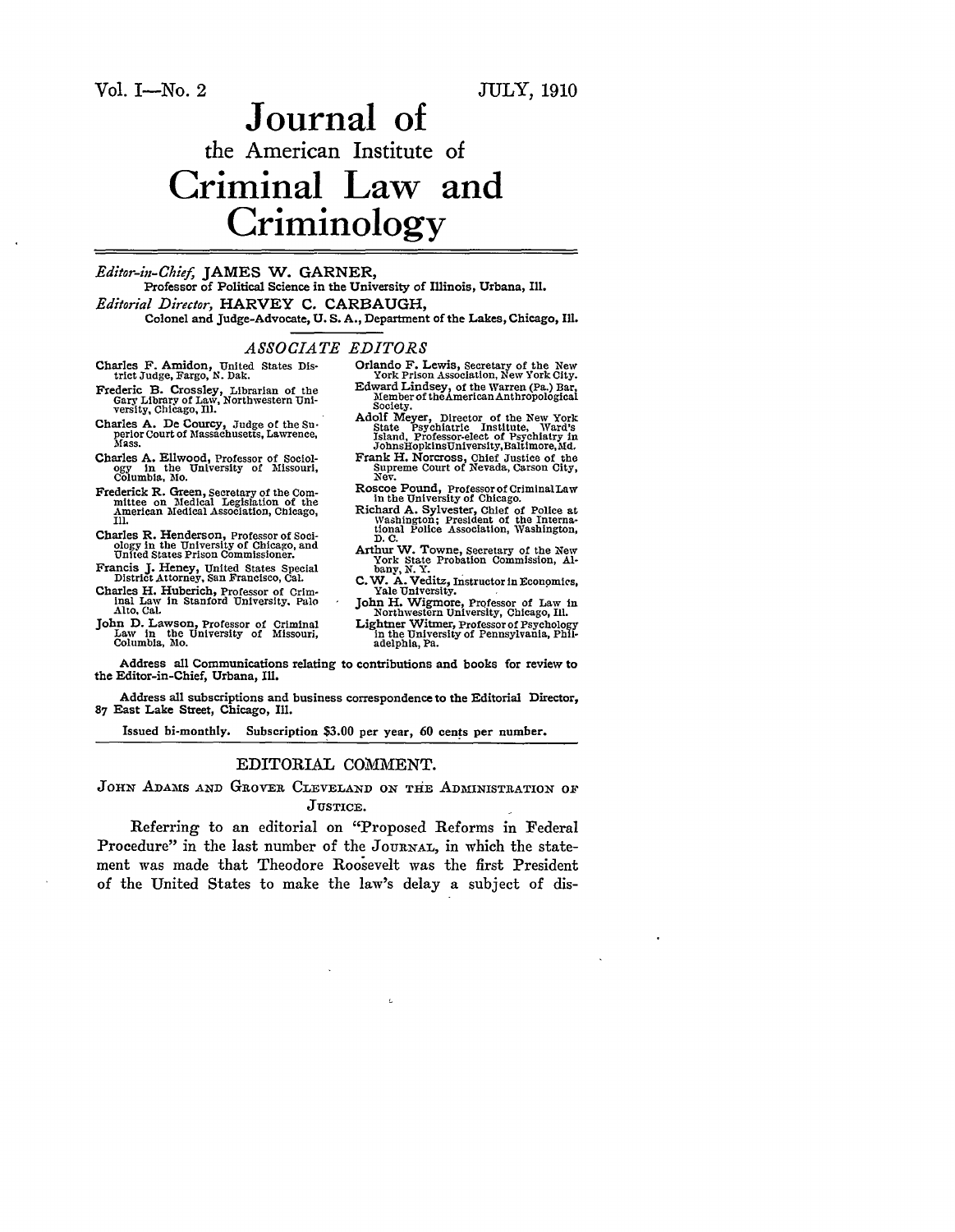## JOHN ADAMS AND GROVER CLEVELAND ON THE LAW'S DELAY.

cussion in an annual message to Congress, a correspondent calls our attention to the fact that John Adams, in' his annual 'message of November 22, 1800, referred to the delays and uncertainties in the administration of the law and urged Congress to give "serious consideration to the judiciary system of the United States." From every point of view, said the President, it is of primary importance that the laws should be promptly and faithfully executed, so as to render the administration of justice by the federal judiciary as convenient to the people as may consist with their present circumstances (Richardson, Messages and Papers of the Presidents, Vol. I, p. 306). Our correspondent informs us that Horace Binney, in a letter written at the time, referred to the fact that President Adams' remarks about the need of reform in federal procedure attracted wide interest and stirred up considerable discussion throughout the country.

Our correspondent also calls attention to the fact that President' Cleveland, in his annual message of 'December 8, 1885, complained of certain hardships in the administration of justice by the federal courts, especially in the trial of offenses under the internal revenue laws. The district courts, said the President, were crowded with petty prosecutions for offenses punishable by slight fines, while the parties accused were often required to attend courts situated hundreds of miles from their homes. If poor and friendless, they were obliged to remain in jail for months and were finally brought to trial, surrounded by strangers and with but little opportunity for defense (Richardson, Messages and Papers of the Presidents, Vol. VIII, pp. **354-355).**

The evils complained of by Presidents Adams and Cleveland, however, were primarily those of organization and jurisdiction and were easily cured. The far more serious evils, growing out of the abuse of the habeas corpus, the right of appeal and reversals for technicality, had not yet appeared, at least they had not become the subjects of widespread complaint. Roosevelt and Taft were the first Presidents to dwell at length upon these evils and to urge thorough-going measures of reform, to the end that a more inexpensive, speedy and certain administration of criminal justice generally might be provided. J.W.G.

THE "GAME" SPIRIT IN THE ADMINISTRATION OF JUSTICE.

In a recent discussion of the problems of insanity in criminal procedure, one of the speakers had the frankness to stand up for the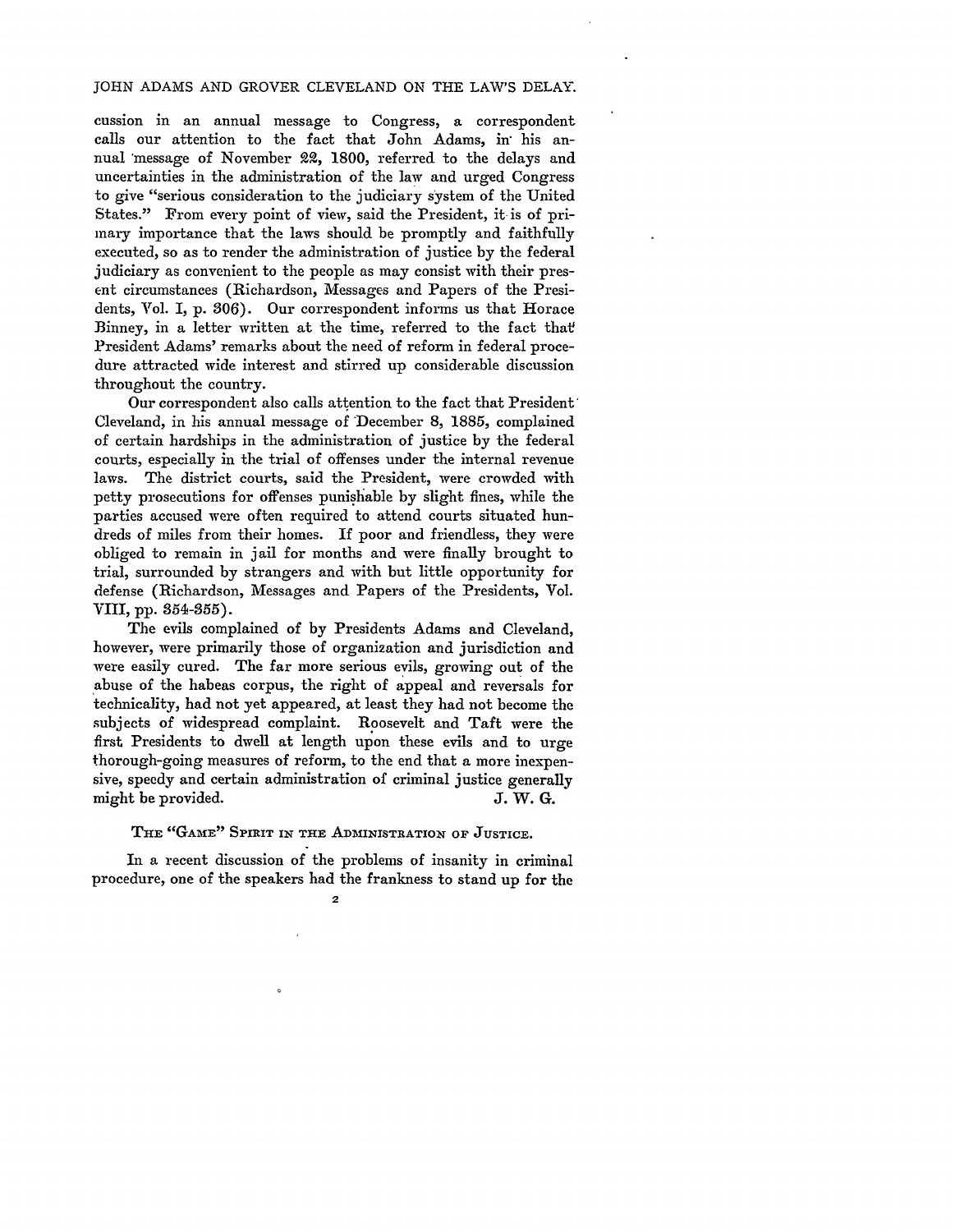human feelings which actuate the public and the lawyer, in making a bold and brave fight, rather than a considerate and calm determination of justice the issue in criminal trials. The appeal to the passions under the unwritten law and the appeal to the word "freedom," the excitement of the "game" of criminal procedure, the assurance that in the main nine times out of ten our juries decide correctly, and that it is easy in the turmoil to get transgressions of the rules to obtain a reversal of the decision-all this was a glimpse into what we might call the practical, and especially the human, side of justice.

Since criminal law claims to have stripped off the principles of ethics, we might consider it fair also to rid ourselves of the passions. Or shall we allow a field to righteous indignation as a legitimate balancing factor? Human feelings are among the greatest assets of a race. We should regulate them and restrict their abuses; but to disregard and repress them is a vain and directly detrimental onslaught on human nature. The only way out of a nasty situation is to create sound and productive standards or directions of human feelings and public sentiment.

The gambling spirit and the "game" spirit could not stand up against a well-organized mode of procedure which would command the respect of a fair majority of our population: To get that we must have the principles and the facts in an easily intelligible order and the rules of procedure simple enough to avoid misconstructions and real cause for the more than reasonable doubt in the efficiency of our laws and courts. Clean-cut ideas and plain facts will deprive the alluring thought of a fight for freedom of its glory, as if it had any stand on the same level as legitimate self-defense.

We need simple and plain records of the doings of the courts and of the authorities in charge of the inquiry into crimes, together with simple and plain reports of the measures applied and carried out and the results attained. This means a system of reports and statistics, digested for the student and fit to be handed on as the material for public opinion.

Unification and simplification of laws is an essential step out of the prevailing confusion. A clear knowledge of the real activities in practical criminology is the other stcp. With these two aims, it should be possible to emerge from half-civilization into a lawful and law-abiding use of our best instincts. To-day, with the best intentions, we have nothing to offset the bold and fresh fighting spirit of the artist of the legal game, except another set of feelings, and in these days when respectability alone is no longer a sufficient asset to

 $\mathbf{3}$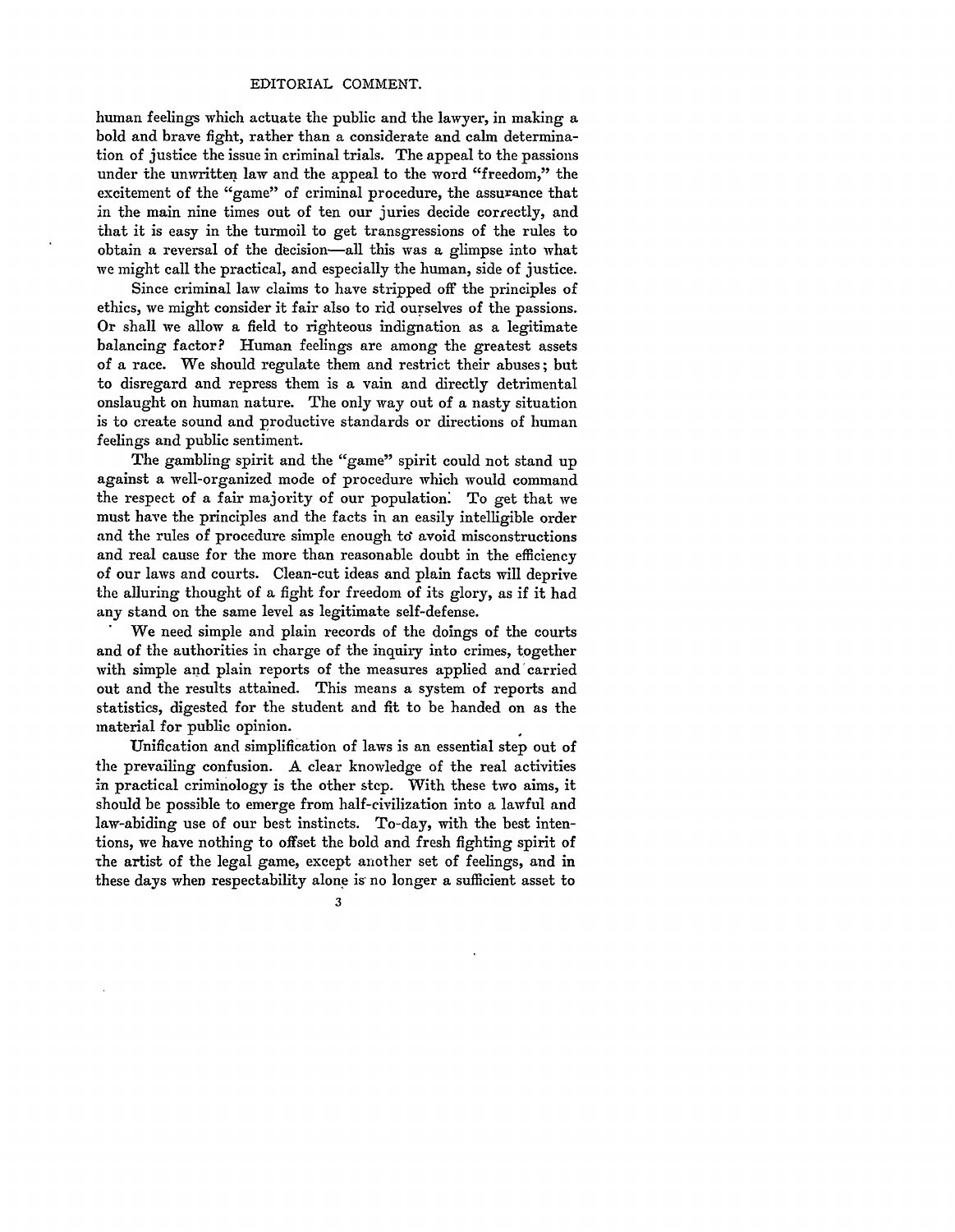## LEGAL REFORM IN KANSAS.

sway public opinion, the only available and efficient remedy is the use of plain facts and the appeal to simple and unequivocal laws.

In both these directions, the workers of our **JOURNAL** have plenty of opportunity to help us out. May it be possible to do it without leaving out of sight that, after all, the emotional side of our nature will determine the action and practice and that we have to heed the demands of public feeling if our recommendations want to reach and improve the public feeling in turn? A. M.

## PROPOSED CONFERENCE ON CRIMINAL LAW REFORM IN KANSAS.

In the last issue of the JOURNAL we published an account of the Wisconsin Conference on Criminal Law and Criminology held at Madison last November, pursuant to the recommendations of the National Conference held at Chicago in June. This conference was attended by the judges of the Supreme, Circuit and Municipal courts, district attorneys, leading members of the bar, physicians and educators; a permanent organization was effected and a program of future action was mapped out. The' conference considered such topics as trial procedure, expert testimony, judicial organization, appeals and reversals, juvenile justice, probation, the indeterminate sentence and the causes and prevention of crime.

It is announced that the example of Wisconsin is to be followed by Kansas next fall. Upon the invitation of the state university, the state bar association has decided to hold a conference on criminal law and criminology at Lawrence and a committee has been appointed to arrange for the meeting. We know of no more effective way of going about the study of the problems of punitive justice than through such conferences as these. They afford an opportunity for an exchange of views by members of the legal profession, judges of the courts, lay scientists and all those concerned in a practical way with the administration of punitive justice. Cooperative effort among all classes concerned directly or indirectly with the administration **of** the criminal law in the larger sense of the term, such as is involved in state conferences of this kind, cannot fail to be productive of tangible results.

In both Wisconsin and Kansas substantial progress toward a simplification of legal procedure and the elimination of technicalities has already been achieved. The Wisconsin code of criminal procedure forbids reversals for technical errors which do not substantially prejudice the rights of the accused, and the Supreme Court of the state is observing this sensible rule both in spirit and in letter.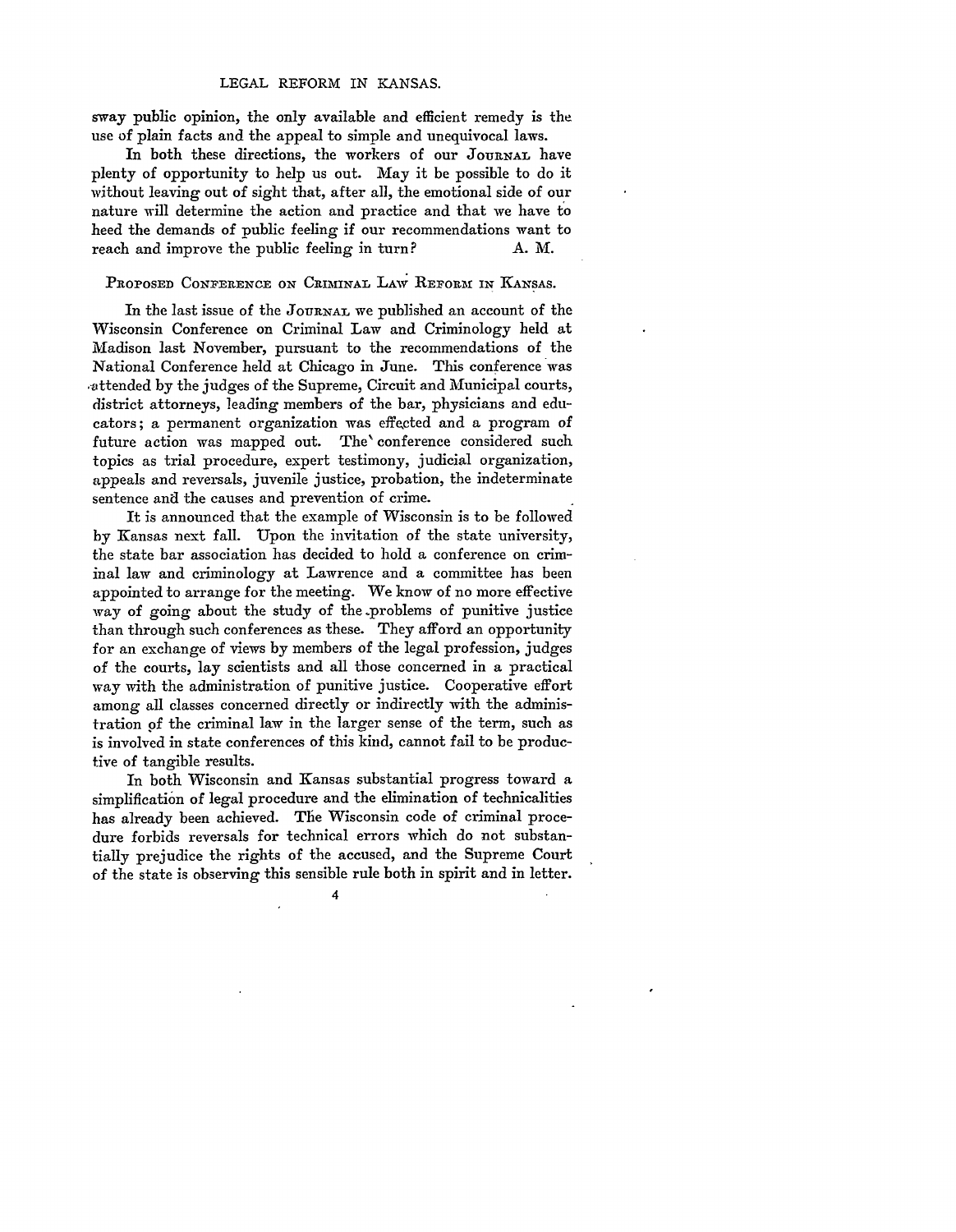The same principle has recently been embodied in the new code of civil procedure of Kansas and a movement is under way for the introduction of the rule into the code of criminal procedure. A committee of the state bar association is now considering the question and will report during the present year.

The example of these two progressive commonwealths ought to be followed by other states where reform is much more needed

**J.** W. **G.**

## EXECUTIVE REVERSAL **OF** JUDICIAL DECISIONS.

The circumstances under which Colonel Duncan B. Cooper was granted a pardon by the governor of Tennessee for killing ex-Senator Carmack raise the question whether some of the criticism now being directed against the higher courts for reversing the verdicts of trial juries in criminal cases cannot with propriety be turned against some of our state executives for the reckless, not to say lawless, exercise of the pardoning power. It is not our understanding of the power of executive clemency that it may properly be employed to set aside verdicts fairly reached and solemnly affirmed by the highest courts. It seems to us that the jury which hears all the evidence and the court which reviews the record are better judges of the guilt or innocence of the accused than any executive can be, especially one who does not examine the record at all. We think a sound interpretation of the purpose of such a prerogative would restrict its use to cases where the discovery of evidence subsequent to the conviction of the accused clearly establishes his innocence, or where, before the full penalty has been paid, it becomes reasonably evident that adequate punishment has already been inflicted and the majesty of the law fully vindicated. Where the guilt of the accused is determined by a jury whose verdict must be unanimous and where he is allowed all the safeguards and opportunities for clearing himself such as our procedure allows, some of which go even further in their liberality than a strictly rational interpretation of the rights of society would permit, where every presumption of the law is in his favor and where he is allowed the right of appeal and often a second opportunity to establish his innocence, no reason exists for allowing the executive to suppress the verdict except under the unusual circumstances mentioned above.

In the Cooper case, after a fair trial before a jury of his neighbors had been allowed and after the conviction had been solemnly affirmed by the highest court of the state, the governor, without a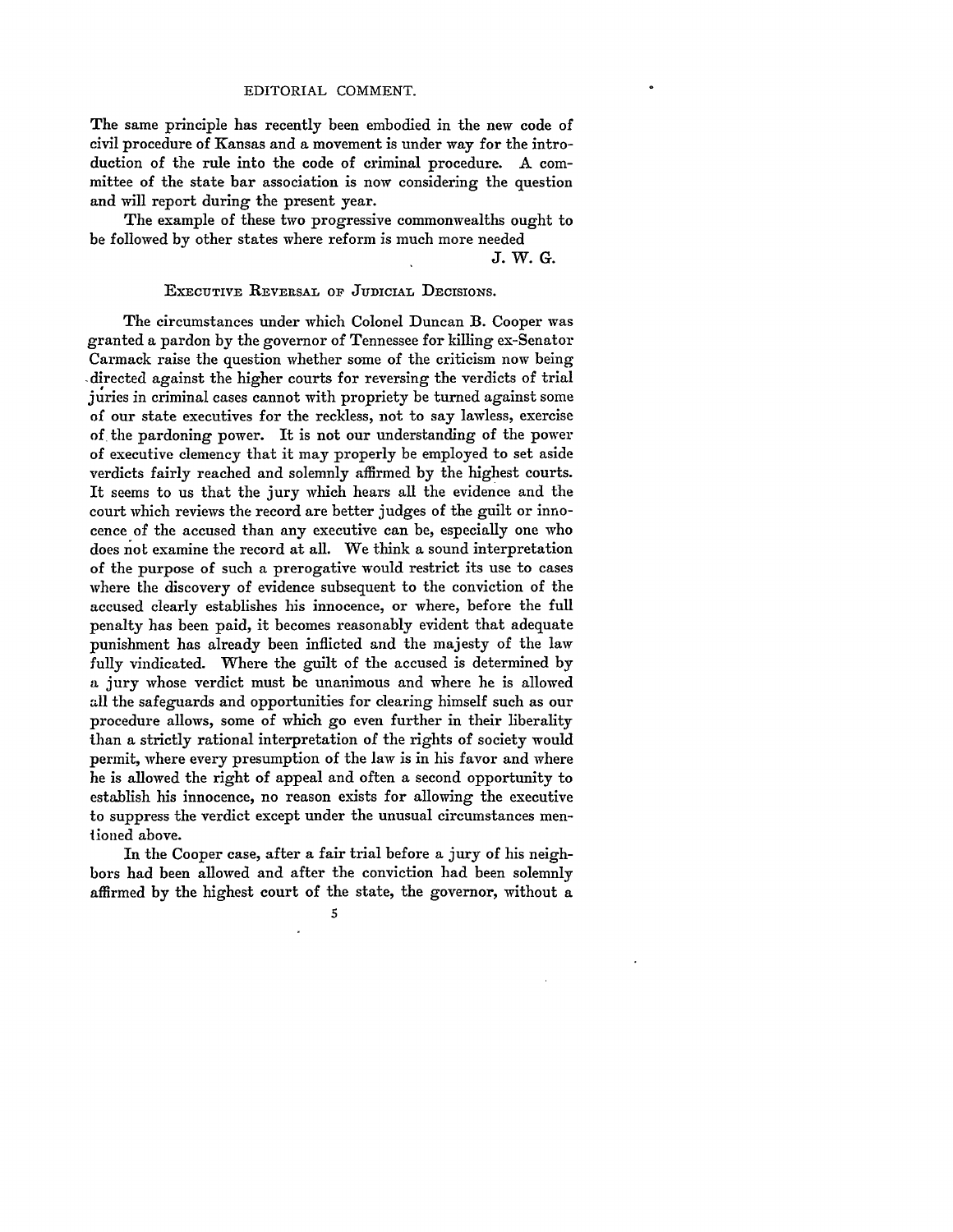## ABUSE OF THE PARDONING POWER.

petition from anyone and almost before the ink with which the opinion had been written was dry, granted Carmack's slayer a full and complete pardon. The reason given by the governor for his action was that, in his opinion, the defendant was not guilty; that he had not had a fair and impartial trial; and that he had been convicted contrary to the law and the evidence. In other words, the governor virtually constituted himself judge and jury and, without the record before him, pronounced the defendant innocent and released him. A bitter political enemy of Carmack and a close ally of his murderer, he, least of all, was competent to hold the scales of justice in a case in which the slayer of Carmack was the defendant. We are unable to view the affair in any other light than that of a gross prostitution of the pardoning power. It was more than a mere trifling with justice; it was, as a Tennessee paper described it, a strangling of justice and a nullification of the law which the governor was sworn to support. During the past year complaints have been made in a number of states of jail deliveries through the exercise of executive clemency, though none have been quite so shocking as this. Perhaps such abuses may serve a good purpose in turning public attention to the desirability of reorganizing the pardoning authority and hedging it about with more effective restrictions in the interest of law enforcement and social security. J. W. G.

#### **SIGNS OF** PROGRESS.

A Pittsburg lawyer, in sending us a contribution for the advancement of. the. cause for which the American Institute **of** Criminal Law and Criminology was founded, remarks that "it is constantly becoming clearer that the criminal law and procedure in our country is badly in need of reform." Confessions like this from leaders of the bar are most refreshing. One of the encouraging signs in the progress of the movement for reform is the active interest which the honest and candid members of the legal profession are beginning to take in the effort to devise a more rational criminal law and procedure. As soon as the sympathy and coiperation of the better class of lawyers shall have been secured, the'success of the reform movement will be assured.' On another page of. the **JOURNAL** attention is directed to the appointment by the American Bar Association two years ago of a special committee to inquire into the subject of needed reforms in the administration of justice and to suggest and formulate remedies for existing evils. A thorough-going measure for reform of federal procedure was prepared by the com-

6

 $\ddot{\phantom{a}}$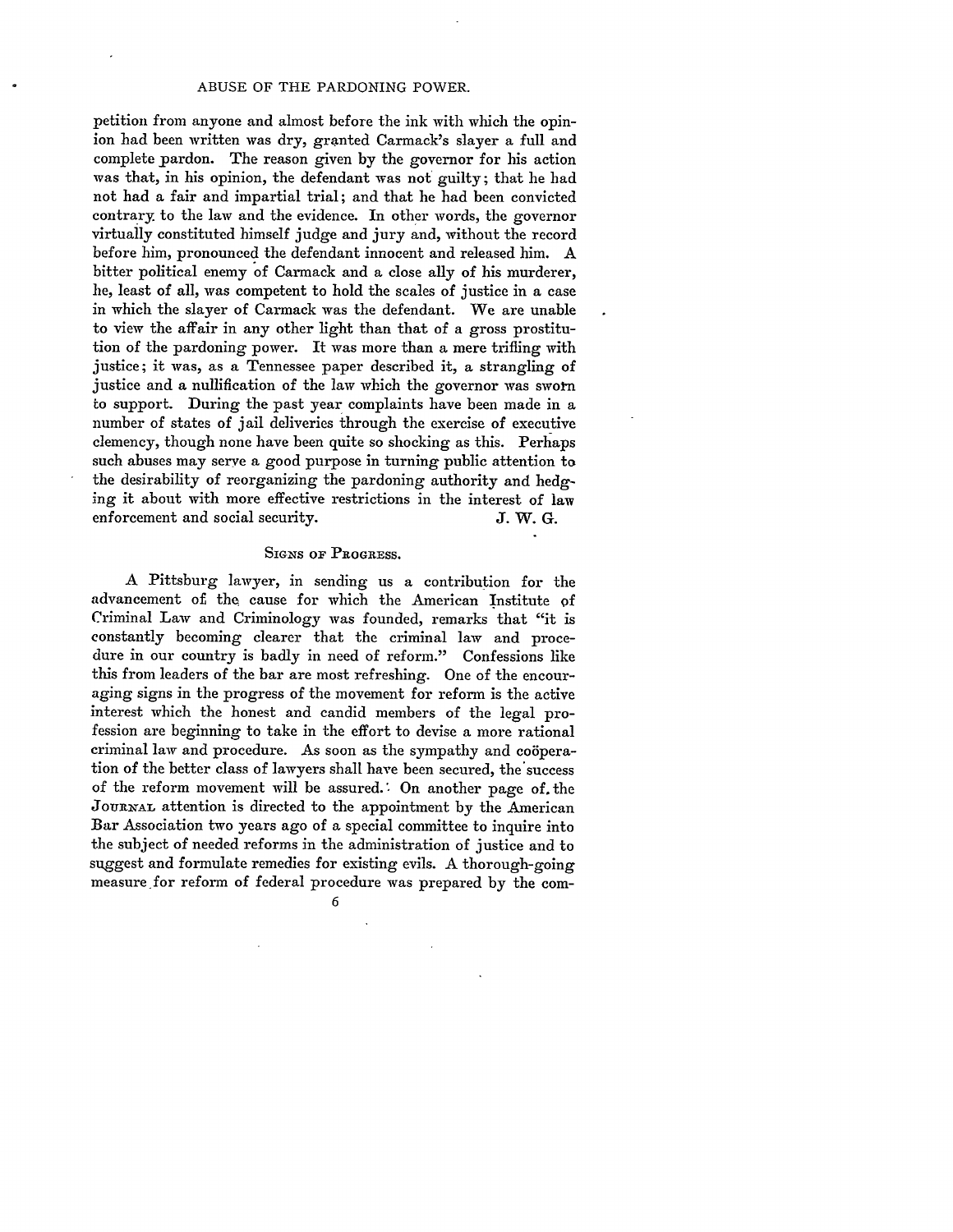mittee and unanimously approved **by** the association- as a whole. This bill is now before Congress and is strongly recommended by President Taft. During the past two years the bar associations of many states have given serious consideration to the subject of procedural reforms, especially in criminal cases, and in a number of instances they have formulated measures which have been enacted into law. In others, special committees are now studying the question and will report their conclusions during the- present year. We call attention elsewhere in this issue of the **JOURNAL** to the recommendations of some of these associations. The editor of the *American Law Review,* in his testimony before the judiciary committee of the national House of Representatives on January 12 of this year, in the hearing on the bill referred to above, stated that an examination which he had recently made of the proceedings of the state bar associations for the past year revealed the fact that in all of themexcept one the main subject of discussion was the question of reforming their systems of legal procedure and in every one of them, with a single exception, there were one or more papers read by lawyers, all on the same side, advocating reform (Hearings in .H. R. 14, **552, p.** 31). In a number of states during the past year governors have given the subject of legal reform a leading'place in their messages to the Legislature, and in several instances commissions were appointed to investigate and report to the next Legislature. In a number of the larger cities the district attorneys have also been active and in some cases they have introduced important reforms. The local bar associations, especially in the larger cities, like Chicago, New York and San Francisco, have also shown unusual activity. In Chicago, the bar association, the law institute and the civic federation joined hands in the effort to secure a more effective method of sclecting juries and a bill for this purpose was prepared and introduced into the Legislature. Several national scientific'and civic organizations, such as the American Academy of Political and Social Science, the American Political Science Association and the National Civic Federation have likewise recently given important places on the programs of their annual meetings to a discussion of some of the proposed reforms in the administration of criminal justice. The medical associations everywhere are discussing the abuses of expert testimony and proposing reform. Even the alumni associations of the colleges are turning their attention to the subject. Recently, three hundred graduates of a law school in Chicago, on the occasion of a banquet, pleaded guilty to the indictment charging the bench and

 $\tilde{z}$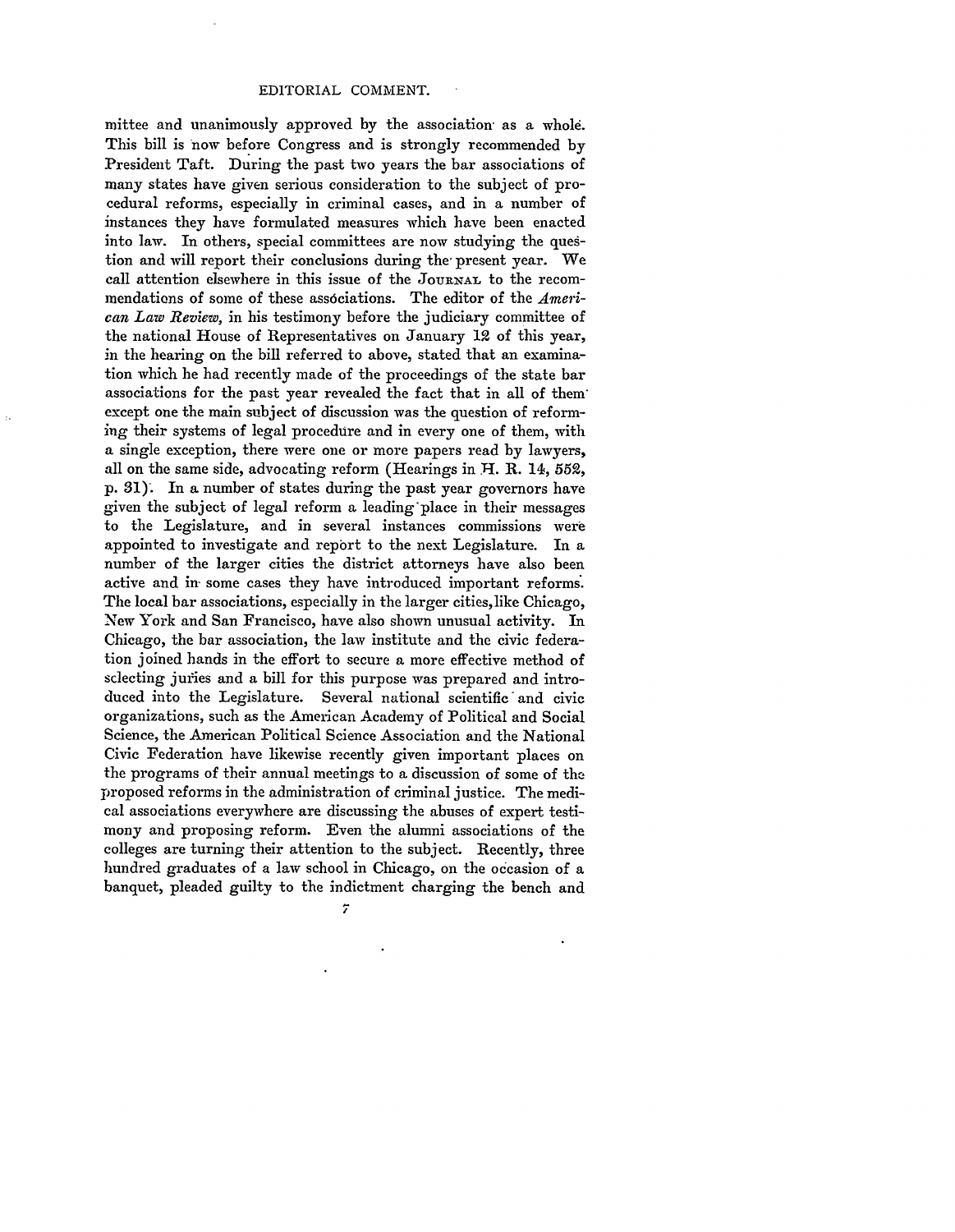## EVIDENCES OF PROGRESS.

bar with clinging to an antiquated court procedure; adopted resolutions urging reform and appointed a committee to investigate and report. Even more encouraging is the awakening of interest among the courts themselves. In Chicago, for example, the Superior Court and the Circuit Court have appointed committees from their benches to consider and report amendments to the practice act, with a view to simplifying procedure and doing away with archaic rules and useless technicalities. So, in New York, the justices of the Supreme Court of the first department have been grappling with the problem of how to expedite the trial of commercial cases. They have recommended a more simple procedure and other reforms intended to shorten the delays of the law in such cases. What is still more hopeful is the changed attitude some of the courts are beginning to take toward technicality in the decisions of their cases. In the last issue of this **JOURNAL** we commented on a recent decision of the Supreme Court of Oklahoma, where the court, after refusing to reverse the decision of a trial court on a trifling technicality, declared its intention of doing all in its power to put the jurisprudence of Oklahoma "upon the broad and sure foundation of reason and justice, so that the innocent may find it to be a refuge of defense and protection and the guilty may be convicted." If, said the court, we place our criminal jurisprudence upon a technical basis it will become the luxury of the rich, who are able to hire skilled and resourceful lawyers, while the poor and friendless, who need the strong arm of the law for their defense, will be left without protection. The court went on to declare that it "had no respect for precedents found in the rubbish of Noah's ark and which had outlived their usefulness, if they ever had any." If this is revolution, added the court, then we will continue to be revolutionary. The Supreme Court of Wisconsin has recently taken a similar attitude toward immaterial errors, declaring that many of the technical requirements in regard to the framing of indictments are nothing but "rhetorical rubbish" and have no place in the procedure of a court which is seeking to discover truth and render justice.

In our judgment, such an attitude is not revolutionary, but thoroughly in harmony with common sense and reason and is calculated to increase immensely popular respect for the courts and confidence in our methods of administering justice.

The widespread popular dissatisfaction with our present procedure and its results does not represent the vaporings of theorists or the agitation of demagogues or muck-raking agitators. It is the discontent of intelligent laymen, candid lawyers and thoughtful men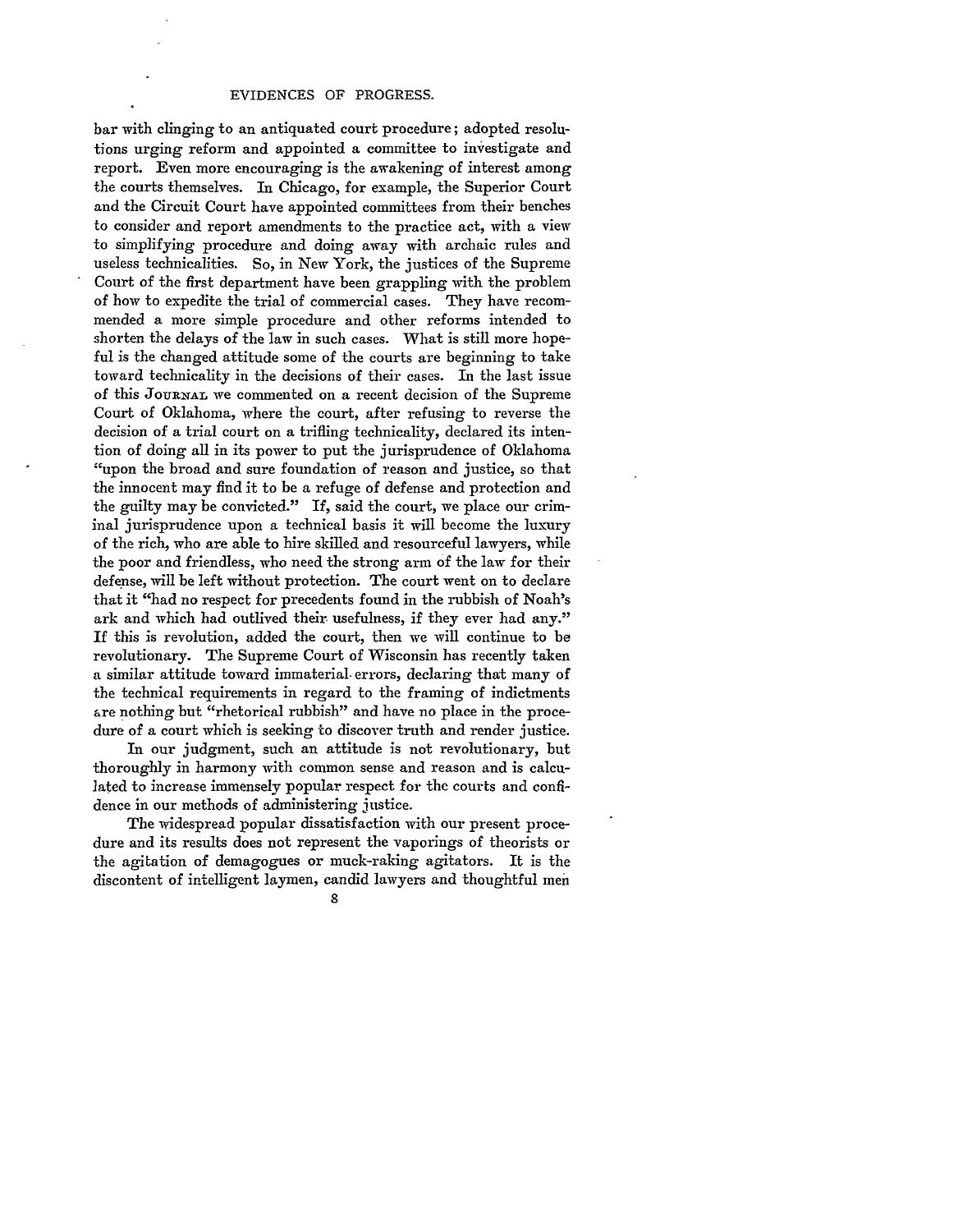the country over. The outpouring of discussion to which we have been treated recently is not without cause. No such widespread complaint would be possible if there were not well-founded reasons for it. It is evidence of real evils which must be removed or the agitation will continue and spread, confidence in the courts as instrumentalities for administering justice will be impaired and lawlessness will increase beyond its already alarming proportions. **J.** W. **G.**

## THE PREVENTION op **CRIME,** NOT MERELY ITS **PUNTISHINIENT.**

The third section of the forthcoming International Prison Congress will devote its discussions to the methods of preventing crime; and the fourth section, since it studies the treatment of neglected children and youth, seeks to deal with the same problem.

The best lawyers have long since recognized the paramount importance of prevention, even where they have failed to work out any program or system for social conduct. Thus Blackstone (Book IV, chap. 18) recognized the significance of prevention when he said: "We are now arriving at the fifth general branch or head, viz., the means of preventing the commission of crimes and misdemeanors. And really it is an honor, and almost a singular one, to our English laws, that they furnish a title of this sort; since preventive justice is, upon every principle, of reason, of humanity, and of sound policy, preferable in all respects to punishing justice; the execution of which, though necessary, and in its consequences a species of mercy to the commonwealth, is always attended with many harsh and disagreeable circumstances."

One would expect from this praise of preventive justice an exhibit of agencies and provisions of corresponding importance; but one is disappointed, for the brief chapter on "the means of preventing offenses" touches merely the question of sureties and recognizance. "This *preventive justice* consists in obliging those persons, whom there is probable ground to suspect of future misbehavior, to stipulate with and to give full assurance to the public, that such offense as is apprehended shall not happen; by finding pledges or securities for keeping the peace, or for their good behavior." This is rather a small contribution to our investigation, though one of real value.

The eminent Belgian jurist, Prof. Adolphe Prins (Science pénale et droit positif, p. 25), praises preventive efforts. "Criminality having social causes we ought to fight with social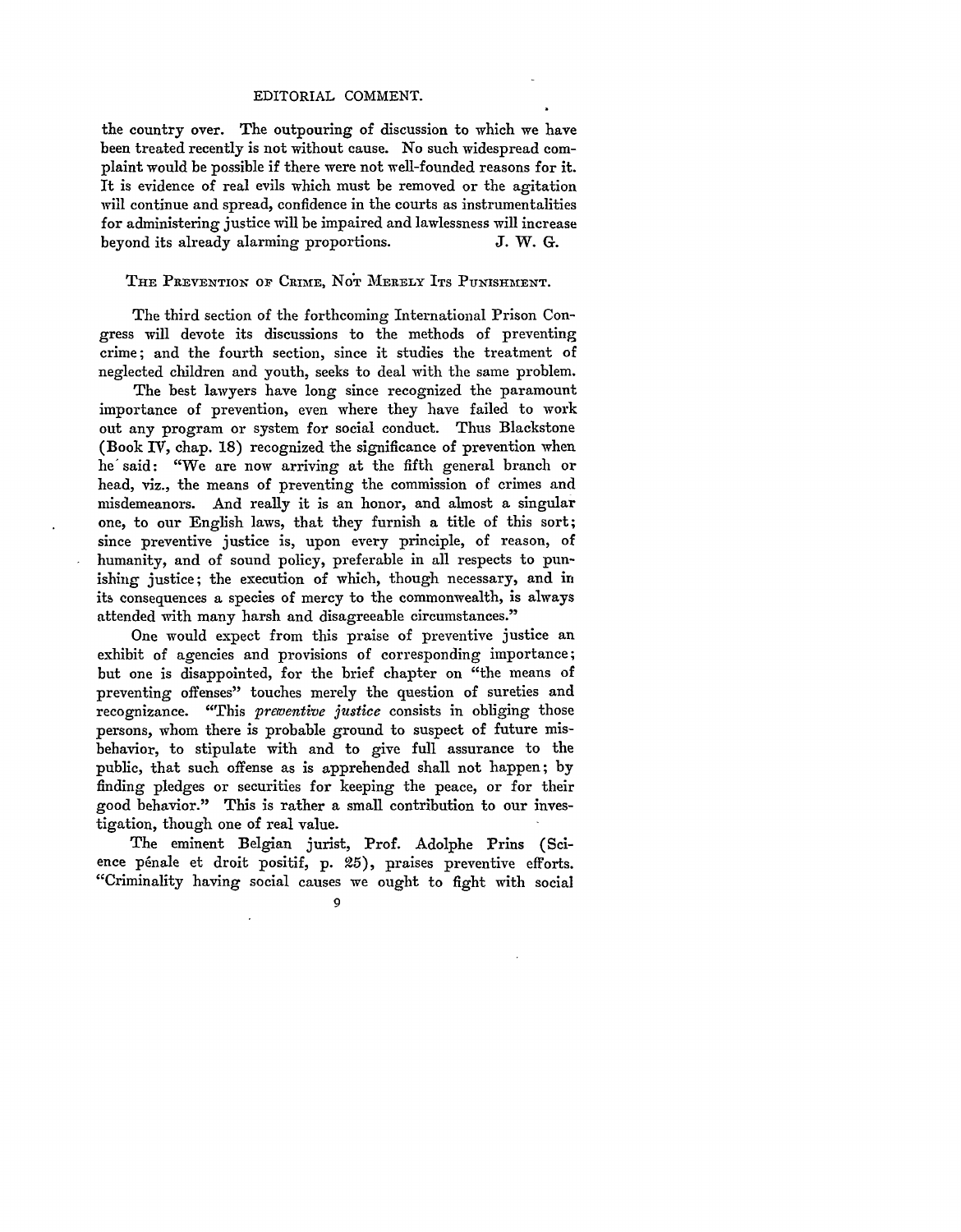## PREVENTIVE JUSTICE.

measures, and in this respect preventive measures have more significance than repressive measures, just as preventive hygiene is above all remedies. Compared with prevention, repression appears as a necessary evil, as an expedient to which we must recur in the last resort. A penal system of whatever kind is chiefly a bridle for the hesitating, a means of keeping dangerous persons out of the way; it is rarely a means of regeneration of malefactors." The learned author thus gives a skeleton outline of a policy of prevention, then passes to the criminal law. The vista he opens for a brief glimpse soon closes, but our curiosity compels us to go further.

The great German jurist, von Liszt, actually questions whether the direct administration of the criminal law has any power to diminish crime; perhaps on the whole, it increases criminality. He urges preventive methods to resist the rising tide of anti-social conduct, and lays emphasis on the education of youth. His earnest plea helped to secure the important Prussian law of 1900, which brought juvenile offenders under the parental discipline of the State before they had become fixed in vicious habits.

Krohne (Gefängniskunde, p. 284) is not so skeptical about the reformatory power of prisons, but says: "Punishment is directed against the individual causes of crime; it leaves the great social causes untouched." In the last analysis "individual" causes are found to be rooted in social conditions and neglect.

The more direct preventive methods chiefly discussed in Prison Congresses fail almost as completely as punishment to reach the roots of criminality; care of discharged prisoners and their families, colonies for inebriates, prison schools and libraries, dealing with vagrancy and alcoholism, and kindred methods. These are necessary, but they come too late; they are like fighting a prairie fire close up to the haystacks, with the wind driving the sparks ahead of the flame. We need "backfiring" to keep the hungry enemy at a distance from home and harvest.

It is socially urgent that we first outline and then study systematically an adequate social policy to which all useful ameliorative agencies may contribute. Many of those agencies are not established with reference to any special conflict with crime, but they can be better appreciated when their preventive value is recognized. Without attempting to offer illustrations, or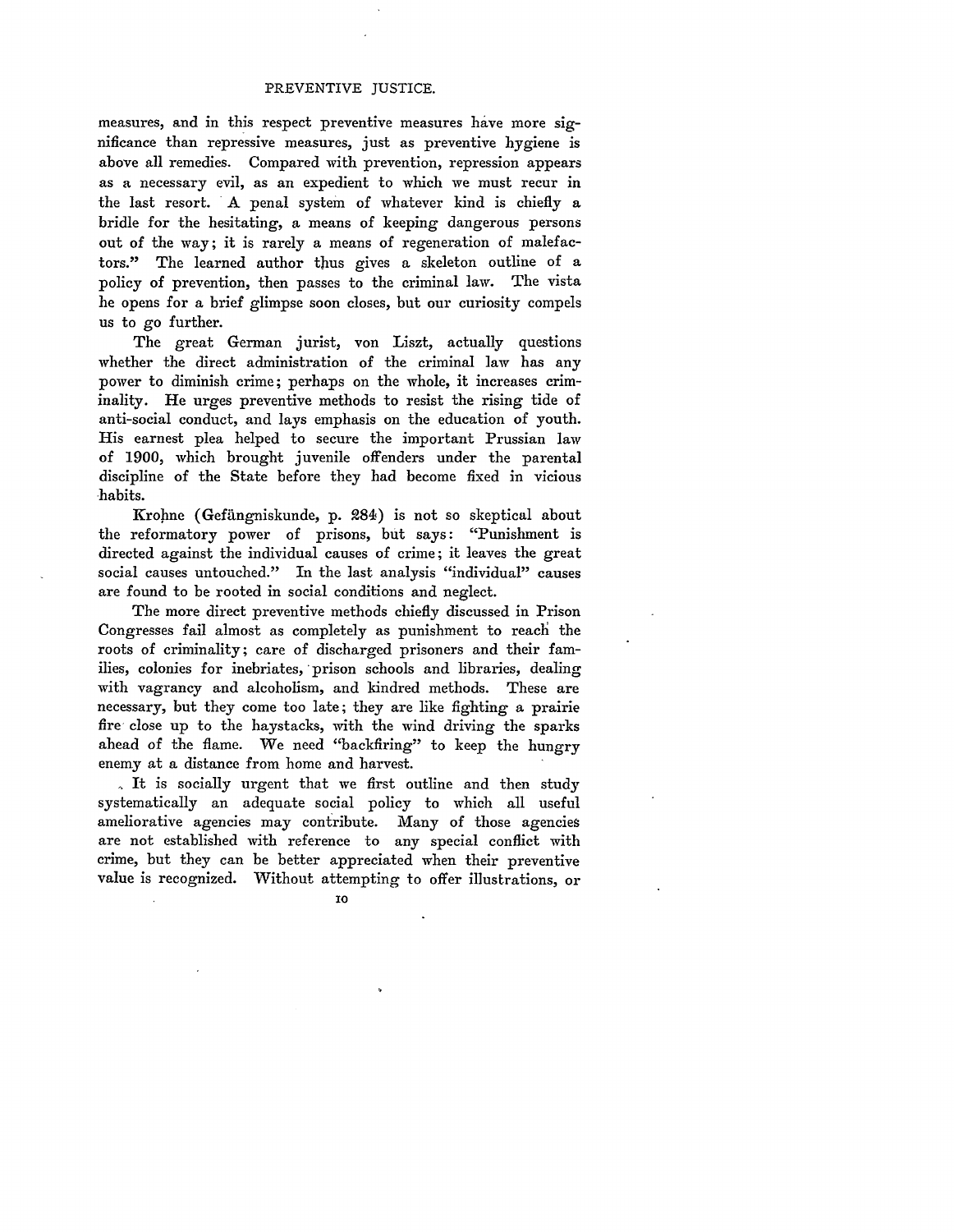even extended definitions at this time, it is worth while to suggest the general lines of such a social study.

So far as criminality is extended and intensified by inheritance of physical defects which incapacitate persons for orderly conduct, the problem is one of elimination. We are seeking a humane and effective substitute for natural selection and capital punishment. Some of the steps already taken or discussed are prolonged and progressive sentences for habitual, professional and dangerous criminals, more thorough segregation of the insane, epileptics and feeble-minded, colonies for inebriates, and a few advocate asexualization.

But the field of hereditary influence is gradually narrowed; we have found that most children, if well nourished and brought up, have a fair chance to make reliable citizens. As the medical profession has cut down the list of inherited diseases, and as crime is seen to have no special microbe for ancestor, the meliorist concentrates energy on infant welfare, instruction of mothers, pure milk, open windows, higher wages, improved dwellings, prohibition of crowding in sleeping rooms, ventilation of workplaces, industrial insurance. Misery drives to drink and crime; and therefore all agencies of economic betterment erect barriers to anti-social conduct. The temptation of the Sampsons in commerce is to heartless exploitation of the public; hence pure food laws and governmental control of monopolistic corporations.

The State itself is becoming more conscious of its obligations as employer and as lawgiver; it begins to see that slow, costly and uncertain administration of criminal law irritates and exasperates. By developing a program of constructive social legislation it diminishes the friction of life and appears before the workmen not merely in repressive and hateful attitude, but as father and friend. The cheerful optimism of Victor Hugo and Horace Mann, inherited from the Illuminists of the eighteenth century, has been chilled by the discovery that the "three R's" have no magic power to resist crime; but the introduction of vocational training awakens a chastened optimism which looks to better results from practical preparation to earn an honest living.

The great psychologists have urged the "expulsive power of a new affection," and have given to our preventive agencies a deeper insight into the padagogic principles at the root of the settlement movement, the creation of playgrounds, the furnishing

TT<sub></sub>